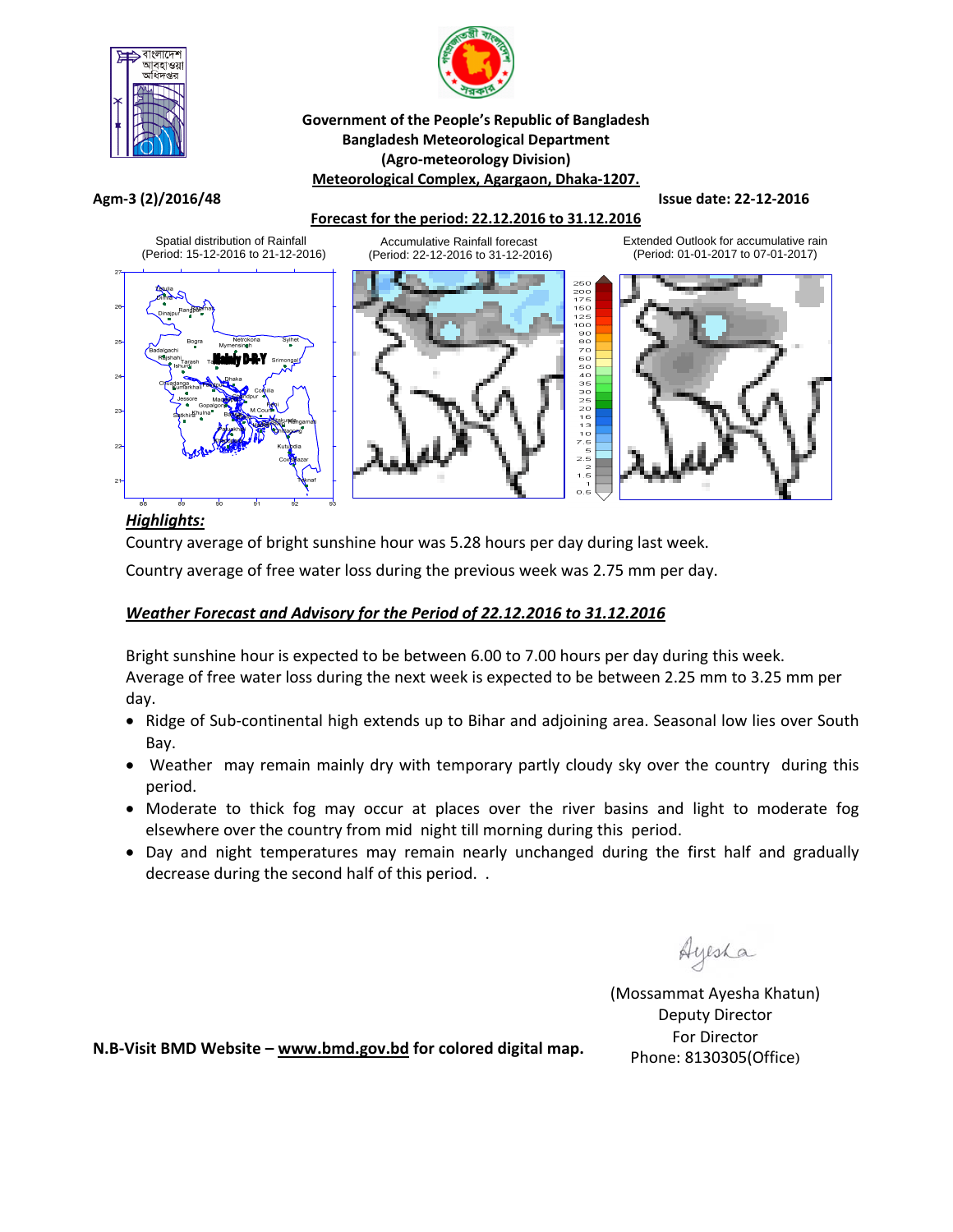#### **Bengali Version**

## পূৰ্বাভাস, সময়: **২২-১২-২০১৬ থেকে ৩১-১২-২০১৬**



# <u>প্ৰধান বৈশিষ্ট্য সমূহঃ-</u>

গত সপ্তাহে দেশের দৈনিক উজ্জ্বল সূর্যকিরণ কালের গড় ৫.২৮ ঘন্টা ছিল । গত সপ্তাহে দেশের দৈনিক বাষ্পীভবনের গড় ২.৭৫ মিঃ মিঃ ছিল।

#### আবহাওয়ার পূর্বাভাসঃ- ২২-১২-২০১৬ থেকে ৩১-১২-২০১৬ *ইং পর্য*ন্ত।

এ সপ্তাহে দৈনিক উজ্জুল সূর্য কিরণ কাল ৬.০০ থেকে ৭.০০ ঘন্টার মধ্যে থাকতে পারে । আগামী সপ্তাহের বাষ্পীভবনের দৈনিক গড় ২.২৫ মিঃ মিঃ থেকে ৩.২৫ মিঃমিঃ থাকতে পারে।

- $\bullet$  উপ-মহাদেশীয় উচ্চ চাপ বলয়ের বর্ধিতাংশ বিহার ও তৎসংলগ্ন এলাকা পর্যন্ত বিস্তৃত রয়েছে। মৌসুমী লঘুচাপ দক্ষিণ *বঙ্গোপসাগরে অবস্থান করছে ।*
- $\bullet$  অস্থায়ীভাবে আংশিক মেঘলা আকাশসহ সারাদেশের আবহাওয়া প্রধানতঃ শুষ্ক থাকতে পারে।
- এ সময়ে মধ্যরাত হতে সকাল পর্যন্ত নদী অববাহিকায় মাঝারী থেকে ভারী কুয়াশা পড়তে পারে এবং দেশের অন্যত্র হাল্কা থেকে মাঝারী ধরণের কুয়াশা পড়তে পারে।
- এ সময়ে প্রথমার্ধে সারাদেশে দিন ও রাতের তাপমাত্রা প্রায় অপরিবর্তিত থাকতে পারে এবং দ্বিতীয়ার্ধে ক্রমান্বয়ে হ্রাস পেতে পারে।

Ayesha

(মোসাম্মৎ আয়শা খাতুন) উপ-পরিচালক পরিচালকের পক্ষে ফোনঃ ৮১৩০৩০৫(দপ্তর)

বিঃ দ্রঃ- পূর্বাভাসের ডিজিটাল map দেখতে visit করুন- www.bmd.gov.bd